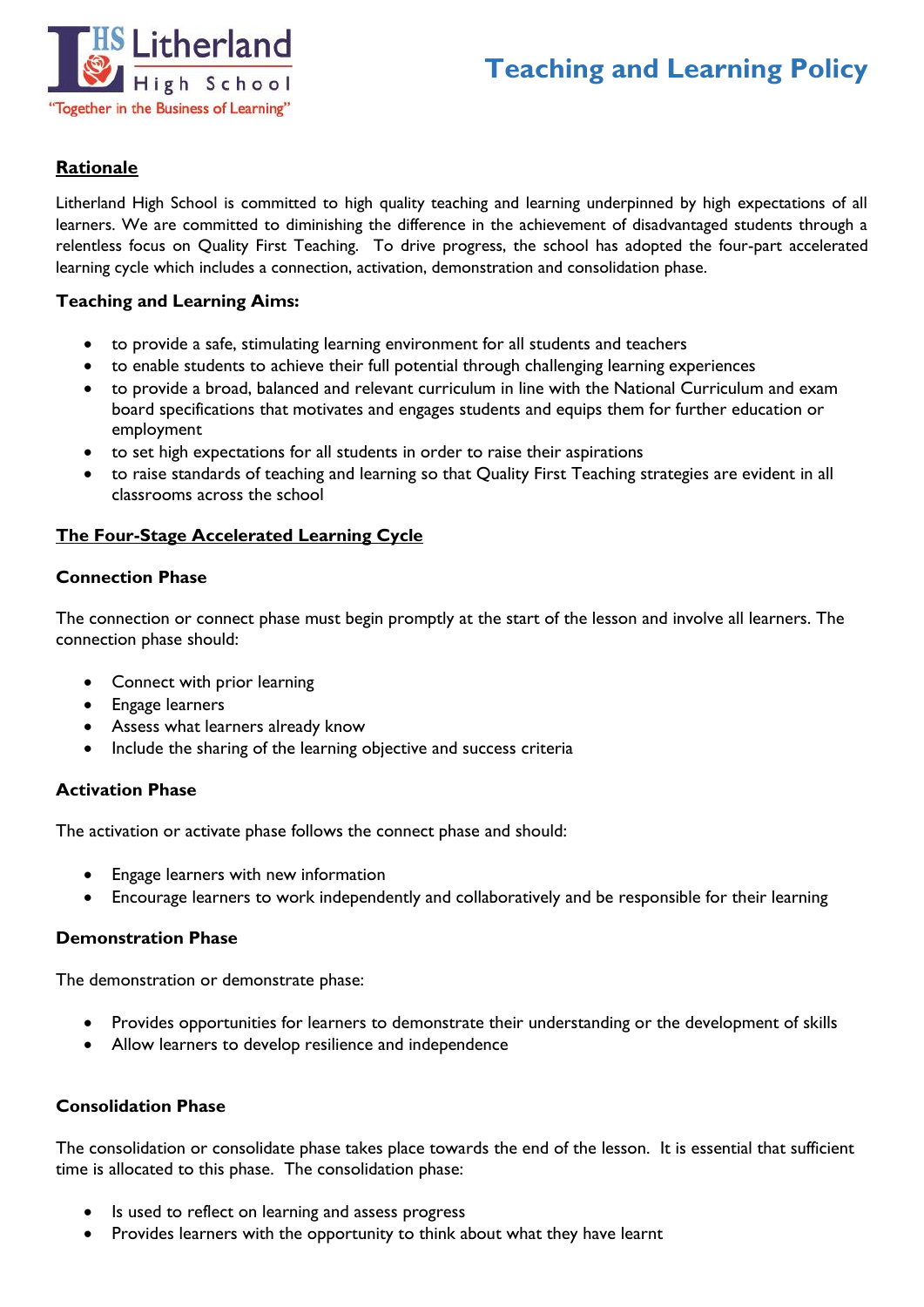#### **Planning and Preparation**

Teachers should plan lessons:

- which ensure students progress in their learning;
- with a clear learning objective that is shared with learners
- with a clear, four-part structure
- which allow students to develop and practise higher order thinking skills such as creativity, analysis, problem solving, decision making and application
- which include a variety of appropriate assessment methodologies and incorporates feedback in order to allow students to improve
- which are differentiated to meet the needs of all learners
- which provide pace and challenge for all students
- which use effective questioning to direct and challenge students;
- which incorporate opportunities for the development of literacy, numeracy and communication skills and SMSC

All teaching staff are issued with a lesson planner; it is an expectation that all lessons are planned either using the planner or a suitable alternative in conjunction with the departmental scheme of work. Behaviour for learning is monitored through the use of Class Charts. Teachers are expected to use Class Charts to prepare seating plans for all classes. Class Charts should be used every lesson to record behaviour and praise points where applicable.

#### **Teaching styles**

Teachers should use teaching strategies which:

- engage students in their learning
- allow students to learn in a variety of ways to suit differing learning styles
- allow students to work both independently and collaboratively and encourages them to take responsibility for their learning
- ensure that time is used effectively

#### **Assessment, Recording and Reporting (See Assessment Policy)**

Teachers should:

- assess students' work regularly, including homework, according to the school assessment policy and departmental policy
- use analysis of assessments to inform teaching and support progress
- provide diagnostic feedback in line with the school assessment policy and plan Response and Progression time to enable students to respond to feedback
- identify students requiring intervention and implement in-class strategies to address
- use assessment for learning in lessons to check understanding, address misconceptions and reshape tasks where appropriate
- inform parents and appropriate staff within school of students' progress or underachievement using opportunities provided by the school for written and verbal reporting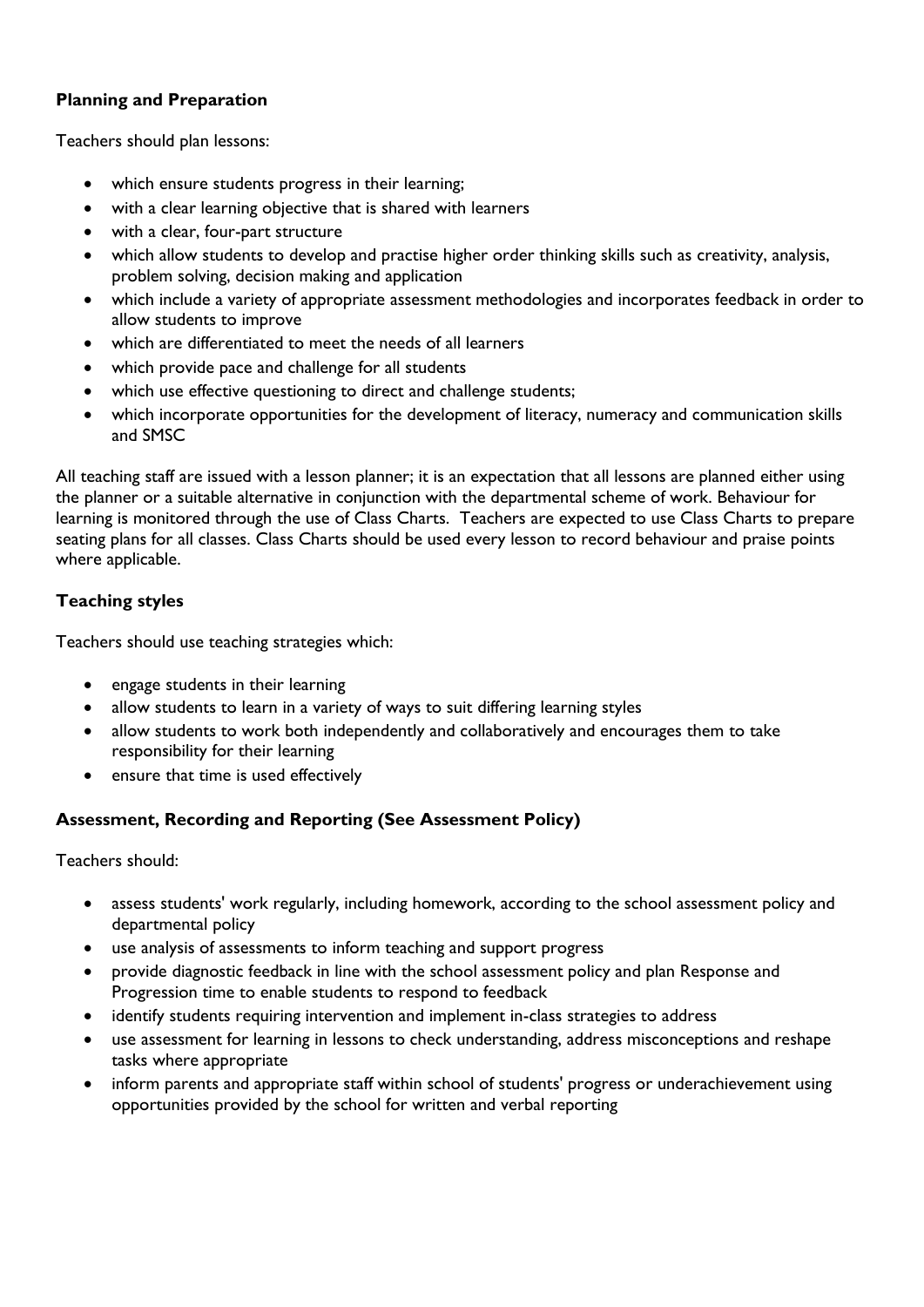#### **Literacy and Numeracy**

Teachers should:

- provide opportunities to develop literacy skills where appropriate
- adhere to the whole school marking for literacy policy
- promote the use of accurate, subject-specific terminology through verbal and written feedback
- use information relating to literacy levels e.g., reading and spelling ages to provide differentiated support e.g., the use of word banks, writing frames and sentence starters
- provide opportunities to develop numeracy skills where appropriate

### **Learning Support**

Teachers should:

- be aware of and respond to the specific learning needs of students e.g. literacy levels/reading ages, dyslexia, more able
- consult with the SENCO about the needs of individual students
- work with Teaching Assistants and other adults to ensure students are best supported in their learning
- use information provided by the SENCO regarding students needs to ensure Quality First Teaching strategies are used consistently in lessons so that students make good progress

#### **Continuous Professional Development**

Teachers should:

- continuously update their subject knowledge and teaching practice in line with current developments and initiatives
- contribute to the discussion of teaching and learning at Departmental Meetings in order to share good practice
- work with their CPD partner to plan developmental strategies for each block of CPD
- engage with programmes to support the development of the Teacher Standards

#### **Performance Management**

Teachers are obliged to:

- participate in the Performance Management cycle, establishing appropriately challenging objectives with their Line Manager
- undergo a specific lesson observation as a source of evidence for Performance Management
- develop their classroom practice within the Professional Standards for Teachers, in line with their current level of experience

### **Responsibilities for Teaching & Learning**

#### **Class Teachers**

Classroom teachers are accountable for the progress of students within their classes and for evaluating their own professional development. This is achieved by:

 Planning and delivering consistently good/outstanding lessons in line with the Teaching and Learning **Policy**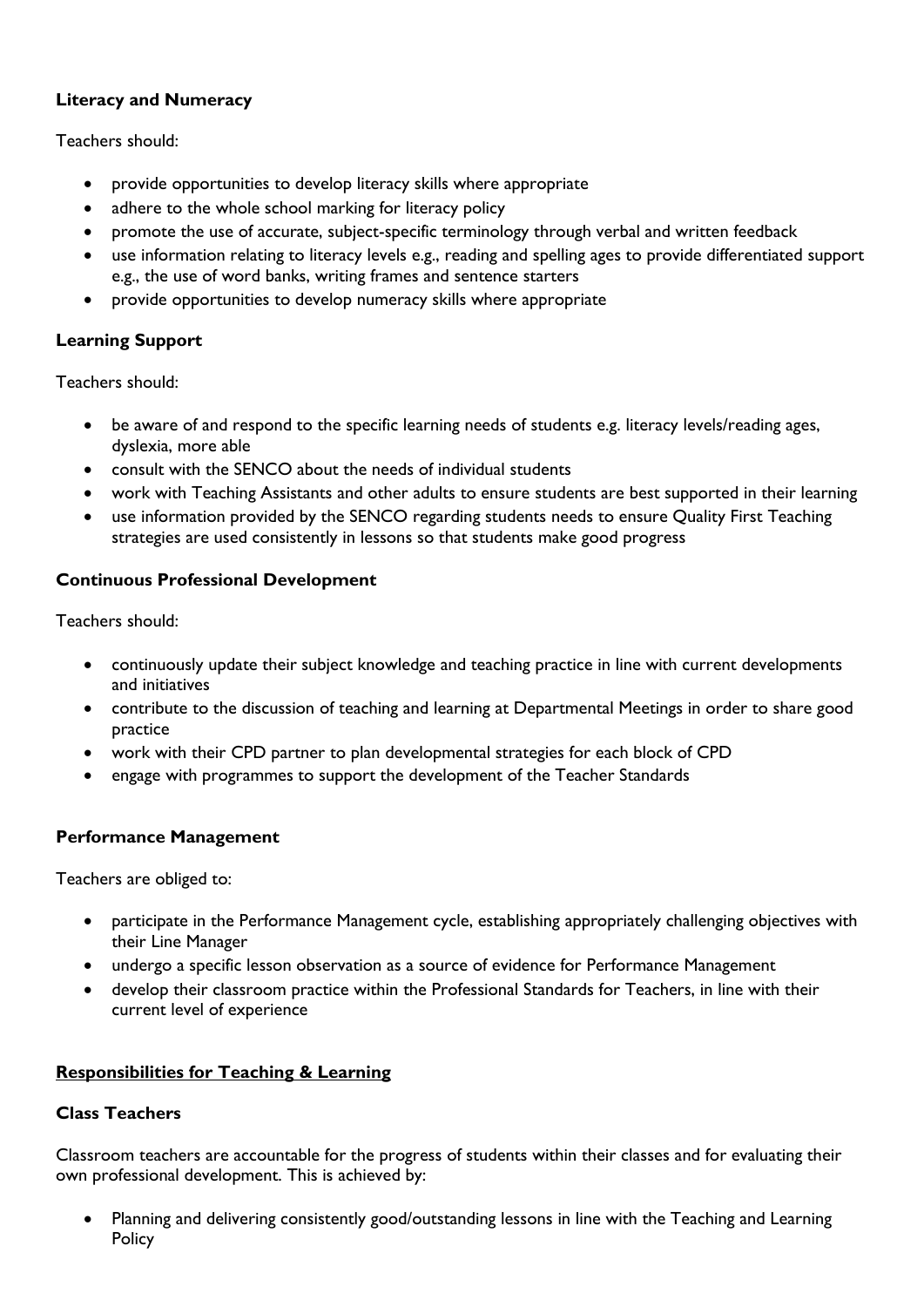- Assessing students regularly and monitoring their progress against targets, intervening where necessary to address underachievement
- Evaluating the quality and effectiveness of their own teaching and classroom management
- Evaluating subject knowledge and identifying CPD requirements.

#### **Form Tutors**

Form tutors are responsible for contributing to, and monitoring the progression of, individual students in their tutor group and providing support and advice to those students. This is achieved by:

- Encouraging and developing the ability of students to evaluate and take responsibility for their own learning;
- Monitoring of behaviour, homework, rewards and sanctions, uniform and attendance
- Reviewing progress reports to identify students who are underachieving in a number of subjects.

#### **Subject Leaders**

Subject leaders are accountable for the quality of teaching in their subject area, evaluating standards of students' achievement and setting targets for improvement. This is achieved by:

- evaluating the teaching of their subject, and the planning of lessons and using this analysis to identify and share effective practice and to lead action for improvement
- ensuring curriculum coverage, continuity and progress for all students. This includes the development of high quality and detailed schemes of work for all year groups/courses within their department and ensuring these are followed consistently by all colleagues in the department
- implementing clear policies and practices for assessing, recording and reporting on student progress and setting targets for further improvement in line with whole school policies this includes at least six indepth assessments for each year group
- leading moderation and standardisation sessions during Departmental Meetings to ensure that a) teachers are setting appropriate assessments in line with schemes of learning and b) marking is standardised across the department
- analysing and interpreting data on students' performance against school expectations and other comparative data; setting expectations and targets and implementing actions for the achievement of individual students and key groups
- monitoring students' work through work scrutiny, sampling of homework and student voice
- conducting regular learning walks as set out in the departmental quality assurance calendar
- observing teachers and giving constructive feedback
- evaluating progress of teaching and learning targets in strategic frameworks for learning

#### **Heads of Year**

Heads of Year are responsible for the monitoring and evaluation of the overall experience of groups and individuals in their year groups. This is achieved by:

- maintaining an overview of the experience of students in their year group by monitoring the number of behaviour and praise points, referrals to RfL and involvement in cross-curricular activities
- monitoring the work of tutors and quality of tutor time
- monitoring attitudes to learning through the Learning Profile code at each reporting point
- monitoring attendance and homework
- analysing assessment data following each monitoring point to identify trends and underachievement.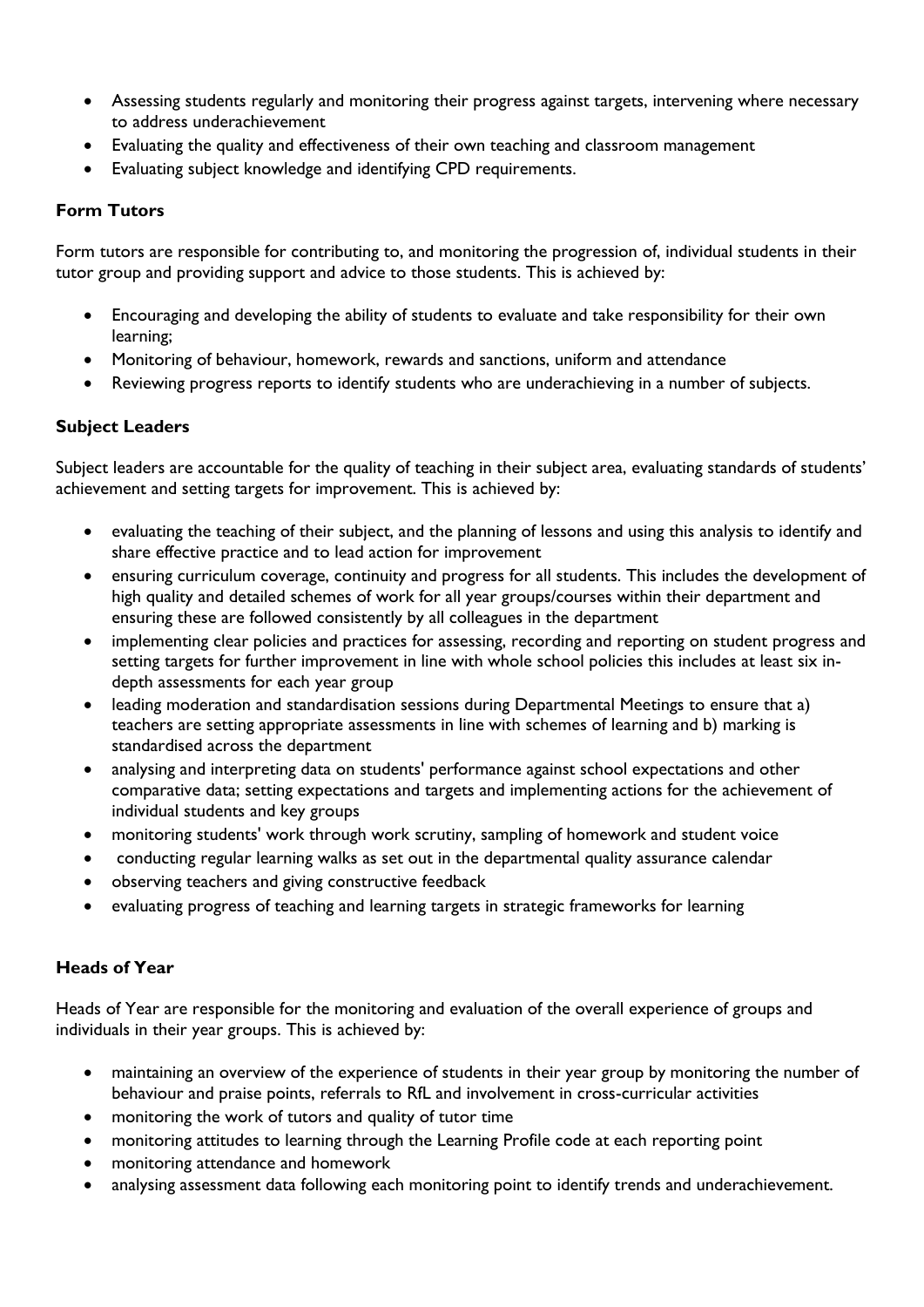#### **Data Manager/Vice Principal**

Assessment data is collated and analysed by the Data Manager under the direction of the Vice Principal in order to establish high standards regarding student progress and achievement. This is achieved by:

- Overseeing the completion of monitoring point data
- Analysis of assessment data to establish progress and achievement against targets
- Establishing students and groups of students who require additional support either in class or using additional resources
- Liaising with Subject Leaders regarding progress in individual departments and specific classes
- Liaising with Heads of Year regarding students causing concern in a number of subjects.

#### **Lead Practitioners**

The school has two Lead Practitioners: Teaching and Learning. The role of these colleagues is to lead the development of pedagogical practice for teaching staff. This consists of a wide range of activities including coaching, mentoring, peer observation, provision of CPD and sharing best practice. Lead Practitioners will also offer targeted support to teachers identified as 'developing' in relation to Teacher Standards.

#### **Senior Leadership Team**

The Senior Leadership Team sets priorities and targets for improvement at whole school level based on evidence from quality assurance procedures and self-evaluation. Members of the Senior Leadership Team line manage one or more departments where appropriate, and oversee the quality assurance process of these departments in addition to the performance management of the Subject Leader.

The Vice Principal is responsible for evaluating the quality of teaching and learning using a variety of sources of evidence including lesson observation, work scrutiny, learner voice activities and learning walks as noted in the departmental quality assurance calendar.

#### **Monitoring Teaching and Learning**

The school has a systematic approach to the review and evaluation of teaching and learning processes, with a view to identifying outstanding practice and areas for development. Where teaching and learning is determined to be below the minimum requirements for achieving the Teacher Standards individualised support will be implemented.

#### **Lesson Observation** *(see appendix 1 – Lesson Plan Proforma, Appendix 2 – Teacher Standards Criteria)*

Lessons are formally observed at least twice per year – once during the subject Teaching and Learning Review and once for Performance Management. A number of paired observations will take place each year to ensure consistency of judgements.

All observations are evaluated against the Teacher Standards. Each Teacher Standard will be rated as Developing (+/=/-), Secure (+/=/-) or Expert (+/=/-). Verbal and written feedback will be provided with a focus on developing classroom practice.

#### **Work Scrutiny** *(see appendix 3 – Work Scrutiny Pro-forma)*

A selection of student books/folders will be scrutinised at regular intervals during the academic year. Work scrutiny will be assessed using Teacher Standards. The findings will be used by Subject Leaders to inform individual and departmental development areas. Centrally, the data analysis will inform whole school priority areas for training purposes.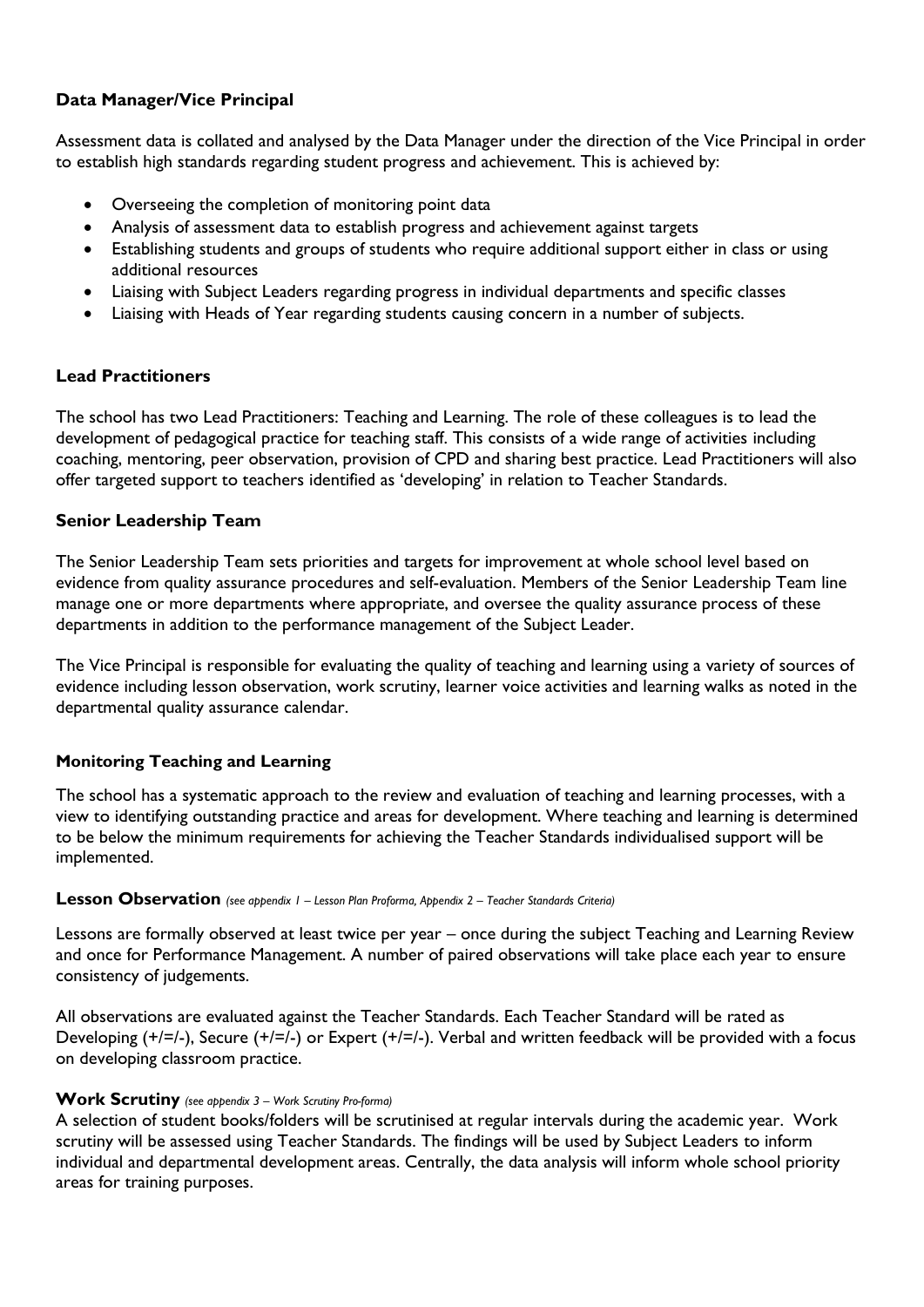#### **Learning Walks** *(see appendix 4 – learning walk pro-forma)*

Departmental and SLT Learning Walks are scheduled throughout the academic year. There is an expectation that the Subject Leader will use the evidence gathered to support professional dialogue between colleagues regarding strengths and areas for development.

#### **Learner Voice**

Subject Leaders are encouraged to seek the views of students in their departments regarding the curriculum and teaching and learning in order that they can plan engaging programmes of study that better meet the needs of students. The views of learners about their learning experiences, should be sought on a regular basis. This usually takes the form of a closed question survey which can be easily collated and analysed, incorporating questions relating to assessment, learning activities, behaviour and homework.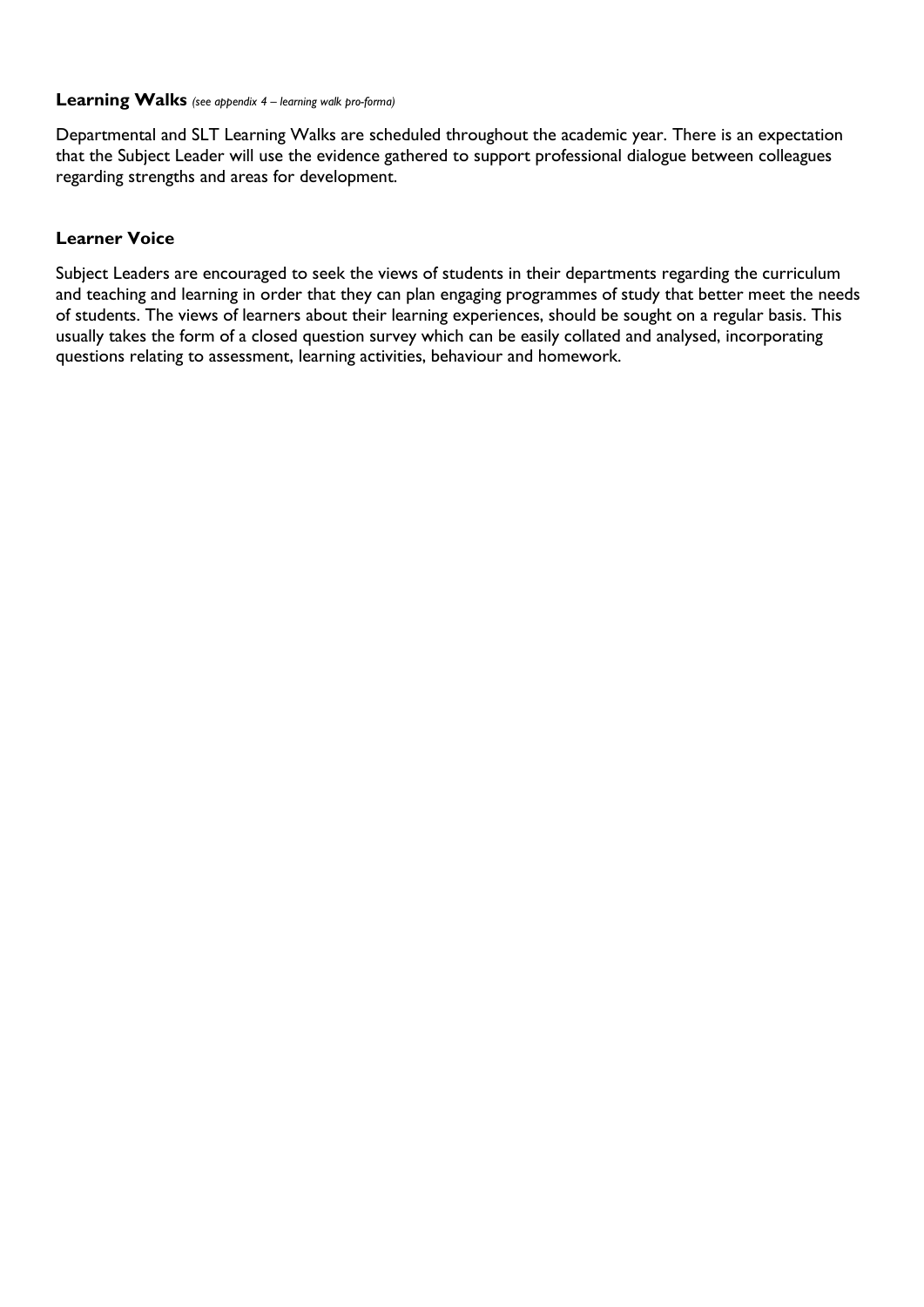# **Appendix 1 – Lesson Plan Pro forma**



| Lesson:                                                                             | Teacher:                 |  |  |  |  |
|-------------------------------------------------------------------------------------|--------------------------|--|--|--|--|
| Class:                                                                              | Date:                    |  |  |  |  |
| <b>Learning Objective:</b>                                                          | <b>Success Criteria:</b> |  |  |  |  |
| <b>Outline (Activity)</b>                                                           | <b>Student Learning</b>  |  |  |  |  |
| <b>Connect:</b>                                                                     |                          |  |  |  |  |
| <b>Activate:</b>                                                                    |                          |  |  |  |  |
| <b>Demonstrate:</b>                                                                 |                          |  |  |  |  |
| Consolidate:                                                                        |                          |  |  |  |  |
| Differentiation:                                                                    |                          |  |  |  |  |
|                                                                                     |                          |  |  |  |  |
| Development of RWCM [Reading, Writing, Communication and Maths]<br>(if appropriate) |                          |  |  |  |  |
| Development of SMSC [Social, Moral, Spiritual and Cultural]                         |                          |  |  |  |  |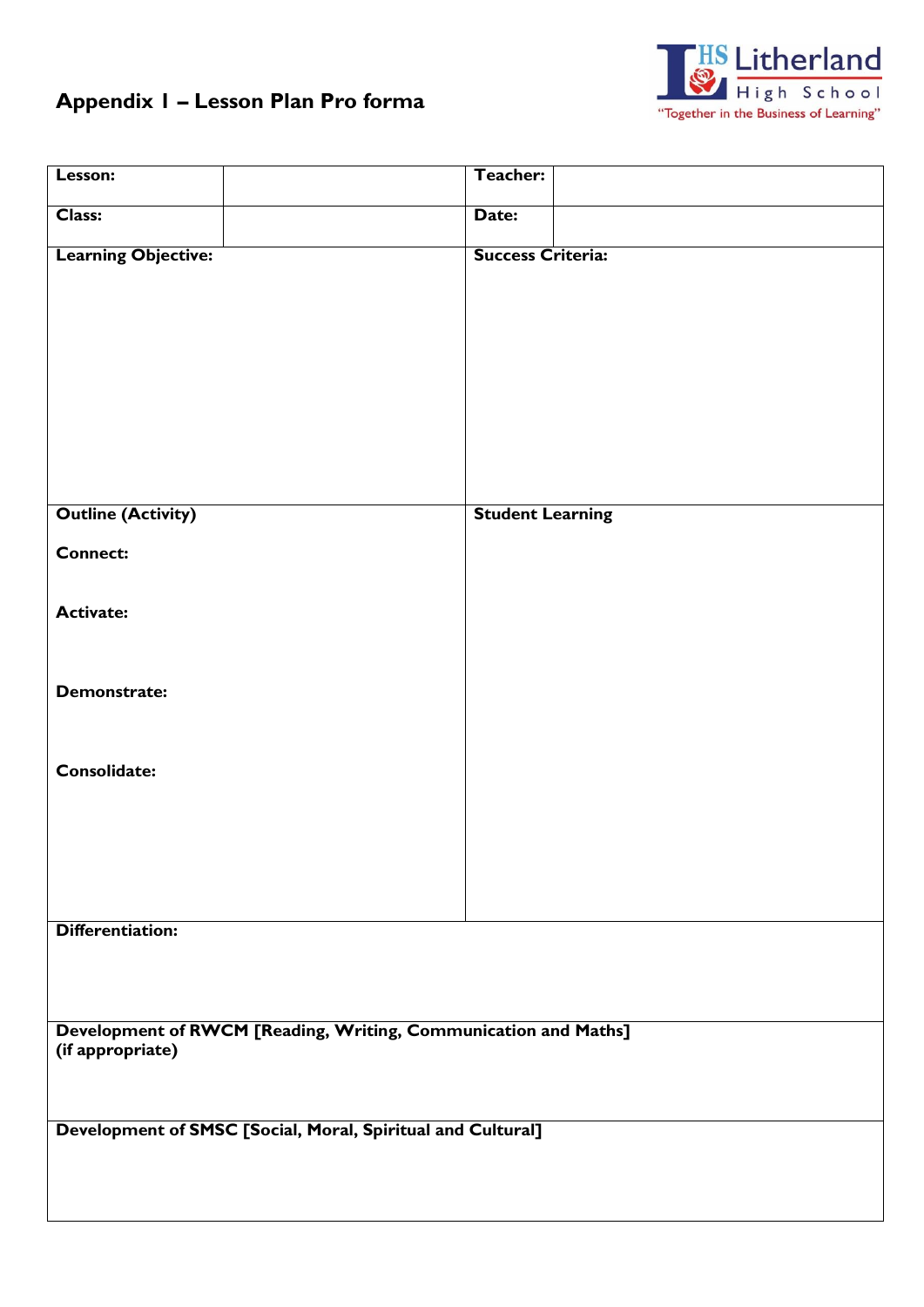

## Appendix 2 - Teacher Standards Criteria: Lesson Observation Guidance Teacher:

This criterion should be used to evaluate the performance of the teacher in a lesson observation. It is not a tick list and should be used to support your observation of teaching and learning on a 'best fit' basis, considering the impact that each aspect of the Teacher Standard has on the learning and progress of the class.

| <b>Standard</b>                                                                                                                                                                                                                                                                                       | <b>Developing</b>                                                                                                                                                                                                                                                                                                                                                                                                                                                                                                                                                                                                  | <b>Secure</b>                                                                                                                                                                                                                                                                                                                                                                                                                                                                                                                                                                                                                                                                                                                                                                                                                                | Expert                                                                                                                                                                                                                                                                                                                                                                                                                                                                                                                                                                                                                                                                                                                                                                                                                                                                                                                                                                                                                                                                                                                                                                                                                                                                                       |  |  |  |  |  |
|-------------------------------------------------------------------------------------------------------------------------------------------------------------------------------------------------------------------------------------------------------------------------------------------------------|--------------------------------------------------------------------------------------------------------------------------------------------------------------------------------------------------------------------------------------------------------------------------------------------------------------------------------------------------------------------------------------------------------------------------------------------------------------------------------------------------------------------------------------------------------------------------------------------------------------------|----------------------------------------------------------------------------------------------------------------------------------------------------------------------------------------------------------------------------------------------------------------------------------------------------------------------------------------------------------------------------------------------------------------------------------------------------------------------------------------------------------------------------------------------------------------------------------------------------------------------------------------------------------------------------------------------------------------------------------------------------------------------------------------------------------------------------------------------|----------------------------------------------------------------------------------------------------------------------------------------------------------------------------------------------------------------------------------------------------------------------------------------------------------------------------------------------------------------------------------------------------------------------------------------------------------------------------------------------------------------------------------------------------------------------------------------------------------------------------------------------------------------------------------------------------------------------------------------------------------------------------------------------------------------------------------------------------------------------------------------------------------------------------------------------------------------------------------------------------------------------------------------------------------------------------------------------------------------------------------------------------------------------------------------------------------------------------------------------------------------------------------------------|--|--|--|--|--|
| Set high expectations which inspire, motivate and challenge learners                                                                                                                                                                                                                                  |                                                                                                                                                                                                                                                                                                                                                                                                                                                                                                                                                                                                                    |                                                                                                                                                                                                                                                                                                                                                                                                                                                                                                                                                                                                                                                                                                                                                                                                                                              |                                                                                                                                                                                                                                                                                                                                                                                                                                                                                                                                                                                                                                                                                                                                                                                                                                                                                                                                                                                                                                                                                                                                                                                                                                                                                              |  |  |  |  |  |
| establish a safe and stimulating environment for learners,<br>rooted in mutual respect<br>set goals that stretch and challenge learners of all<br>backgrounds, abilities and dispositions<br>demonstrate consistently the positive attitudes, values and<br>behaviour which are expected of learners. | • Teachers have adequate expectations.<br>Learners do not always respond promptly<br>to teachers' direction.<br>• Most learners work effectively when<br>provided with appropriate tasks and<br>guidance. A lack of confidence in<br>improving the quality of their work and<br>independence exists. Some need<br>consistent direction from teachers and<br>other adults.<br>• Attitudes to learning are less than good<br>from a significant number of the group<br>• The level of challenge is inappropriate for<br>learners and/or groups in terms of the<br>content of the lesson and/or the target<br>grades. | • Teachers ensure that high expectations and<br>effective support result in learners who motivated<br>and engaged, in line with the context of the group<br>• Learners' attitudes to learning are good; most<br>learners are keen to succeed and do well. They<br>apply themselves and work at a good pace. They<br>produce good work and maintain their interest<br>and enthusiasm for most of the lesson. Tasks are<br>designed to encourage independence and learners<br>manage their own learning well with little guidance<br>from the teacher, in the context of the group<br>• The learning activities are appropriately<br>challenging and take account of health and safety<br>issues<br>Students work cooperatively, demonstrating<br>respect for each other and other adults.<br>• The teachers promotes equality of opportunity. | Learners' attitudes to learning are exemplary.<br>Learners 'make every effort' to ensure that others<br>learn and thrive in an atmosphere of respect and<br>dignity.<br>The expectation that all learners can achieve is clear<br>Tasks are clearly challenging for all learners,<br>including the key groups. Learners are highly<br>motivated and enthused throughout the lesson<br>Learners demonstrate excellent concentration, are<br>rarely off task and can be trusted to work<br>independently on a task or range of tasks for a<br>substantial period of time. Learners are resilient<br>when tackling challenging and demanding activities.<br>Learner enthusiasm and commitment to succeed is<br>exceptional. The teacher and learners have a set of<br>high expectations in relation to the learning<br>environment.<br>The learning activities are appropriately challenging<br>and take account of health and safety issues<br>Cooperative learning activities are extremely well<br>$\bullet$<br>planned and managed, and the students engage with<br>these very positively, demonstrating respect for each<br>other and other adults.<br>The teacher is quick to challenge stereotypes and<br>the use of derogatory language in lessons, and<br>resources reflect diversity. |  |  |  |  |  |
|                                                                                                                                                                                                                                                                                                       | Promote good progress and outcomes by learners                                                                                                                                                                                                                                                                                                                                                                                                                                                                                                                                                                     |                                                                                                                                                                                                                                                                                                                                                                                                                                                                                                                                                                                                                                                                                                                                                                                                                                              |                                                                                                                                                                                                                                                                                                                                                                                                                                                                                                                                                                                                                                                                                                                                                                                                                                                                                                                                                                                                                                                                                                                                                                                                                                                                                              |  |  |  |  |  |
| be accountable for learners' attainment, progress and                                                                                                                                                                                                                                                 | • Learners lack engagement and                                                                                                                                                                                                                                                                                                                                                                                                                                                                                                                                                                                     | • Most learners are enthused and motivated to                                                                                                                                                                                                                                                                                                                                                                                                                                                                                                                                                                                                                                                                                                                                                                                                | • Learners show high levels of enthusiasm, interest,                                                                                                                                                                                                                                                                                                                                                                                                                                                                                                                                                                                                                                                                                                                                                                                                                                                                                                                                                                                                                                                                                                                                                                                                                                         |  |  |  |  |  |
| outcomes                                                                                                                                                                                                                                                                                              | motivation to complete work well.                                                                                                                                                                                                                                                                                                                                                                                                                                                                                                                                                                                  | participate.                                                                                                                                                                                                                                                                                                                                                                                                                                                                                                                                                                                                                                                                                                                                                                                                                                 | resilience, confidence and engagement                                                                                                                                                                                                                                                                                                                                                                                                                                                                                                                                                                                                                                                                                                                                                                                                                                                                                                                                                                                                                                                                                                                                                                                                                                                        |  |  |  |  |  |
| be aware of learners' capabilities and their prior<br>knowledge, and plan teaching to build on these                                                                                                                                                                                                  | • Learners make satisfactory progress                                                                                                                                                                                                                                                                                                                                                                                                                                                                                                                                                                              | • Learners' are resilient, confident and independent                                                                                                                                                                                                                                                                                                                                                                                                                                                                                                                                                                                                                                                                                                                                                                                         | • Learners learn exceptionally well.                                                                                                                                                                                                                                                                                                                                                                                                                                                                                                                                                                                                                                                                                                                                                                                                                                                                                                                                                                                                                                                                                                                                                                                                                                                         |  |  |  |  |  |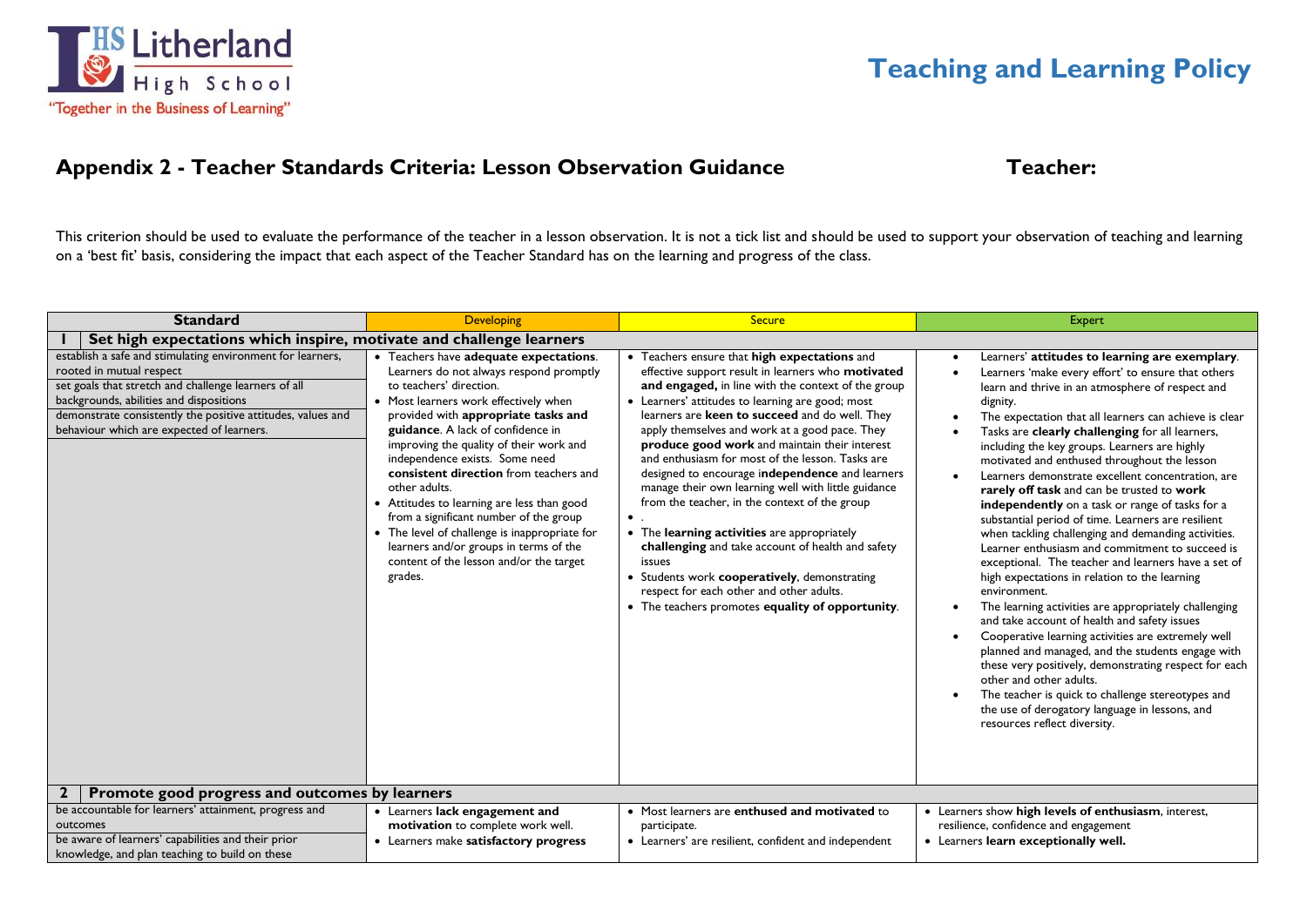| <b>Standard</b>                                                                                                                                                                                                                                                                                                                                                                                                                                                                                                                                                                                                                                                                                                                                                                                                                                                                                                                                                                                                                                  | Developing                                                                                                                                                                                                                                                                                                                                                                                                                                                                                                                                          | <b>Secure</b>                                                                                                                                                                                                                                                                                                                                                                                                                                                                                                                                                                                                                                                                                                                                                                                                                                                                                | <b>Expert</b>                                                                                                                                                                                                                                                                                                                                                                                                                                                                                                                                                                                                                                                                                                                                                                                                                                                                                                                    |  |  |
|--------------------------------------------------------------------------------------------------------------------------------------------------------------------------------------------------------------------------------------------------------------------------------------------------------------------------------------------------------------------------------------------------------------------------------------------------------------------------------------------------------------------------------------------------------------------------------------------------------------------------------------------------------------------------------------------------------------------------------------------------------------------------------------------------------------------------------------------------------------------------------------------------------------------------------------------------------------------------------------------------------------------------------------------------|-----------------------------------------------------------------------------------------------------------------------------------------------------------------------------------------------------------------------------------------------------------------------------------------------------------------------------------------------------------------------------------------------------------------------------------------------------------------------------------------------------------------------------------------------------|----------------------------------------------------------------------------------------------------------------------------------------------------------------------------------------------------------------------------------------------------------------------------------------------------------------------------------------------------------------------------------------------------------------------------------------------------------------------------------------------------------------------------------------------------------------------------------------------------------------------------------------------------------------------------------------------------------------------------------------------------------------------------------------------------------------------------------------------------------------------------------------------|----------------------------------------------------------------------------------------------------------------------------------------------------------------------------------------------------------------------------------------------------------------------------------------------------------------------------------------------------------------------------------------------------------------------------------------------------------------------------------------------------------------------------------------------------------------------------------------------------------------------------------------------------------------------------------------------------------------------------------------------------------------------------------------------------------------------------------------------------------------------------------------------------------------------------------|--|--|
| guide learners to reflect on the progress they have made<br>and their emerging needs<br>demonstrate knowledge and understanding of how learners<br>learn and how this impacts on teaching<br>encourage learners to take a responsible and conscientious<br>attitude to their own work and study.                                                                                                                                                                                                                                                                                                                                                                                                                                                                                                                                                                                                                                                                                                                                                 | during the lesson and are on track to<br>make satisfactory progress over time. No<br>learners are making inadequate progress.<br>• There is limited learner engagement<br>in feedback and hence learners do not<br>always act to improve future work.<br>• Learners are unaware of target grades<br>and/or their current level of attainment.<br>• Books/folders may be disorganised and<br>show a large amount of incomplete work<br>• There is limited evidence that the teacher<br>is aware of the prior attainment and<br>ability of the group. | • Most learners, including groups and learners with<br>SEN/D. achieve well.<br>• Learners make good progress during the lesson<br>and are on track to make good progress over time.<br>• Most learners can discuss how they could<br>improve their work/learning to maintain their<br>progress.<br>• There is evidence that students are engaging with<br>their feedback and understand how they can<br>improve; they are using the feedback to inform<br>future work and are making progress as a result.<br>• Learners are aware of their target grade and/or<br>current level of attainment.<br>• There is evidence that the teacher knows the<br>prior attainment, current attainment and ability of<br>the class and has planned appropriately to ensure<br>progress is made<br>• Learners work is well organised, fully completed and<br>books/folders show good attitudes to learning | • Most learners make rapid and sustained progress. Most<br>Learners make outstanding progress during the lesson and<br>are on track to achieve outstanding progress over time<br>• Marking and feedback is high quality and there is clear<br>evidence that learners are encouraged to act on this<br>feedback; this shows clear understanding by the learners of<br>how to improve their work and future work demonstrates<br>this<br>• All learners know their target grades, current attainment and<br>can discuss what they need to do to make greater progress<br>in future<br>• There is clear evidence that the teacher knows the class<br>and their profile extremely well; teaching strategies are<br>planned taking account of this knowledge and as a<br>consequence excellent progress is being made.<br>• Books and folders are exemplary; well organised and<br>complete, showing excellent attitudes to learning. |  |  |
| 3<br>Demonstrate good subject and curriculum knowledge<br>have a secure knowledge of the relevant subject(s) and<br>• The teacher knows the subject and most<br>curriculum areas, foster and maintain learners' interest in<br>learners understand course requirements<br>the subject, and address misunderstandings<br>but lacks accuracy; there may be gaps in<br>demonstrate a critical understanding of developments in<br>knowledge that leads to a lack of effective<br>the subject and curriculum areas, and promote the value of<br>planning for some learners<br>scholarship<br>• Teaching literacy, numeracy and other skills<br>demonstrate an understanding of and take responsibility for<br>may be inconsistent.<br>promoting high standards of literacy, articulacy and the<br>• There may be missed opportunities for<br>correct use of standard English, whatever the teacher's<br>highlighting assessment criteria or<br>specialist subject<br>objectives which may be indicative of a lack<br>of knowledge of the curriculum. |                                                                                                                                                                                                                                                                                                                                                                                                                                                                                                                                                     | Teachers have well-developed subject<br>knowledge that enables learners to be engaged and<br>make good progress.<br>• Literacy and numeracy skills and other skills are<br>promoted.<br>Teacher has a good understanding if the<br>curriculum they are delivering, including the<br>assessment criteria<br>• Appropriate teaching resources, activities and<br>strategies are used to engage students in the<br>subject content.                                                                                                                                                                                                                                                                                                                                                                                                                                                             | • Excellent subject knowledge with cross-curricular<br>references that is utilised to an exceptional standard to<br>challenge, inspire and engage learners. This results in<br>outstanding levels of learner progress.<br>• Teaching of literacy, numeracy and other skills are<br>exceptional; every opportunity is taken to develop<br>skills in other subjects.<br>• Assessment objectives are highlighted at every<br>appropriate point, demonstrating excellent knowledge<br>and understanding of the curriculum.<br>• Excellent subject knowledge is reflected in imaginitive<br>strategies and resources that engage the students                                                                                                                                                                                                                                                                                         |  |  |
| Plan and teach well structured lessons<br>4<br>impart knowledge and develop understanding through<br>effective use of lesson time.<br>promote a love of learning and children's intellectual<br>curiosity<br>set homework and plan other out-of-class activities to<br>consolidate and extend the knowledge and understanding<br>learners have acquired<br>reflect systematically on the effectiveness of lessons and<br>approaches to teaching                                                                                                                                                                                                                                                                                                                                                                                                                                                                                                                                                                                                  | • Teaching strategies do not usually meet<br>individual learner needs and do not<br>provide challenge. There is some variety<br>in teaching styles, activities, tasks and<br>resources. Learners maintain expected<br>levels of interest, but some may lose focus.<br>• Inappropriate homework is<br>set/Homework is either not set, or set<br>infrequently. It does not contribute                                                                                                                                                                 | • Teaching consistently deepens learners'<br>knowledge and understanding and allows them to<br>develop a range of skills. Lessons are carefully<br>planned and employ a range of teaching<br>styles, activities, tasks and resources. These will<br>enable learners to maintain interest and engagement.<br>Astute planning is effective and interventions and<br>support are appropriate.<br>• Teacher listens, observes carefully and questions                                                                                                                                                                                                                                                                                                                                                                                                                                            | • Teachers plan highly effective lessons, employing a range of<br>teaching styles, activities, tasks and resources. The<br>resources are designed to explicitly meet the needs of all<br>learners. As a result learners maintain concentration,<br>motivation and engagement in the task / activity. Lessons are<br>well judged and often imaginative teaching strategies are<br>used.<br>• Intervention and support are appropriate and have notable<br>impact.                                                                                                                                                                                                                                                                                                                                                                                                                                                                 |  |  |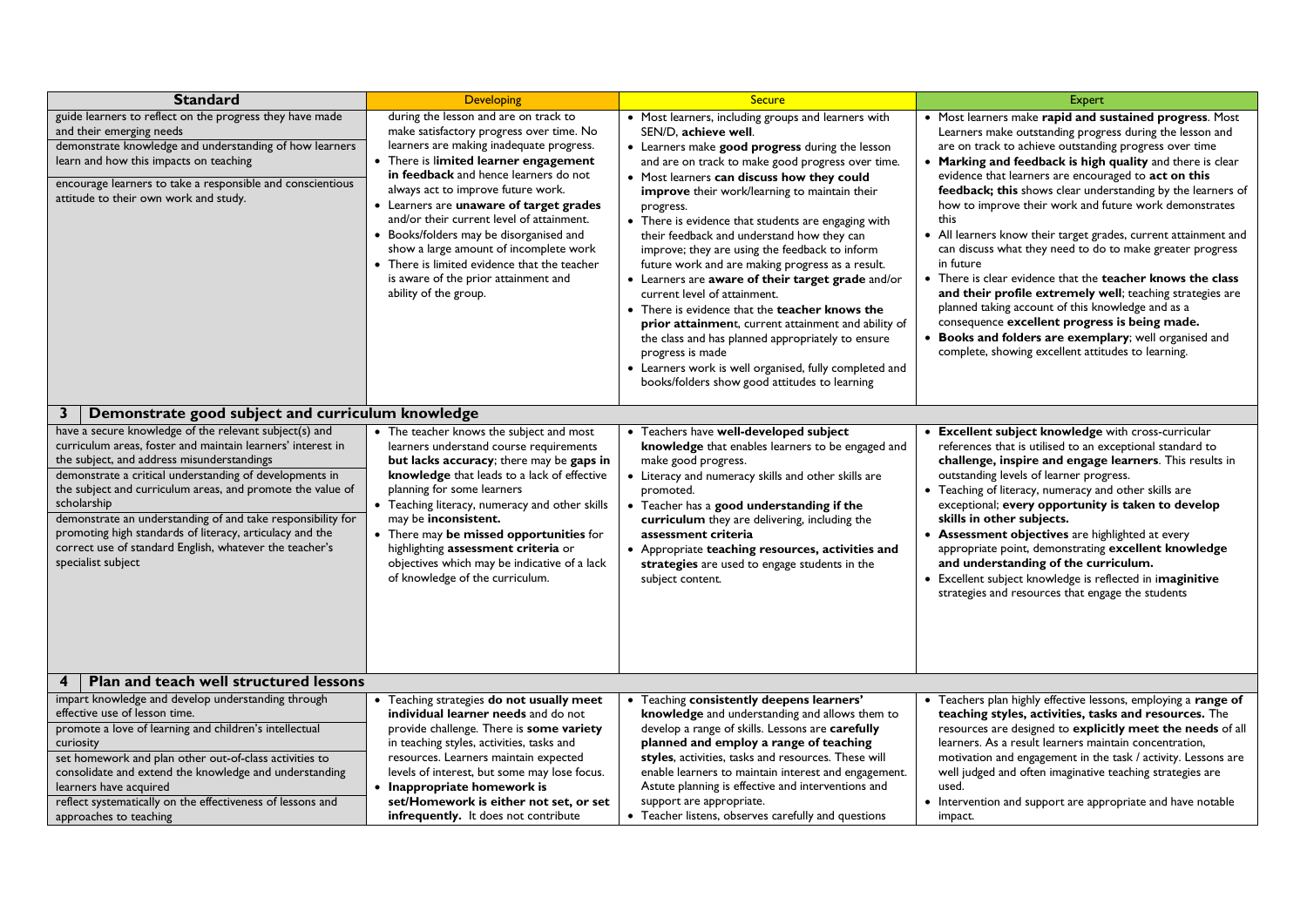| <b>Standard</b>                                                                                                                                                                                                                                                                                                                                                                                                                                                                                                                                                                                                                                                                                                                                                                                                                                                                                                                                                                                                                                                                                                                                                                                                                                                                                                                                                                          | <b>Developing</b>                                                                                                                                                                                                              | <b>Secure</b>                                                                                                                                                                                                                                                                                                                                                                                                                                                                                                                                                                                                                                                   | <b>Expert</b>                                                                                                                                                                                                                                                                                                                                                                                                                                                                                                                                                                                                                                                                                                                                                                                                                                                                                                                                       |  |  |  |
|------------------------------------------------------------------------------------------------------------------------------------------------------------------------------------------------------------------------------------------------------------------------------------------------------------------------------------------------------------------------------------------------------------------------------------------------------------------------------------------------------------------------------------------------------------------------------------------------------------------------------------------------------------------------------------------------------------------------------------------------------------------------------------------------------------------------------------------------------------------------------------------------------------------------------------------------------------------------------------------------------------------------------------------------------------------------------------------------------------------------------------------------------------------------------------------------------------------------------------------------------------------------------------------------------------------------------------------------------------------------------------------|--------------------------------------------------------------------------------------------------------------------------------------------------------------------------------------------------------------------------------|-----------------------------------------------------------------------------------------------------------------------------------------------------------------------------------------------------------------------------------------------------------------------------------------------------------------------------------------------------------------------------------------------------------------------------------------------------------------------------------------------------------------------------------------------------------------------------------------------------------------------------------------------------------------|-----------------------------------------------------------------------------------------------------------------------------------------------------------------------------------------------------------------------------------------------------------------------------------------------------------------------------------------------------------------------------------------------------------------------------------------------------------------------------------------------------------------------------------------------------------------------------------------------------------------------------------------------------------------------------------------------------------------------------------------------------------------------------------------------------------------------------------------------------------------------------------------------------------------------------------------------------|--|--|--|
| contribute to the design and provision of an engaging<br>curriculum within the relevant subject area(s).                                                                                                                                                                                                                                                                                                                                                                                                                                                                                                                                                                                                                                                                                                                                                                                                                                                                                                                                                                                                                                                                                                                                                                                                                                                                                 | reasonably well to learning, including SEN/D<br>learners.                                                                                                                                                                      | skillfully to reshape tasks and improve learning.<br>• Appropriate and regular homework<br>contributes well to learners' learning, including<br>SEN/D learners, consolidating previous work or<br>effectively preparing them for future work.<br>• Time in lessons is used effectively and productively.                                                                                                                                                                                                                                                                                                                                                        | • Expert use of questioning probes understanding and<br>teases out misconceptions. All learners are enthusiastic and<br>keen to move on.<br>• Appropriate and regular homework contributes very<br>well to all learners' learning (including groups), extending the<br>learning to provide additional challenge, or preparing them<br>for future work.<br>• Time in lessons is exceptionally well spent and effective in<br>ensuring excellent progress.                                                                                                                                                                                                                                                                                                                                                                                                                                                                                            |  |  |  |
| 5 <sup>1</sup>                                                                                                                                                                                                                                                                                                                                                                                                                                                                                                                                                                                                                                                                                                                                                                                                                                                                                                                                                                                                                                                                                                                                                                                                                                                                                                                                                                           |                                                                                                                                                                                                                                |                                                                                                                                                                                                                                                                                                                                                                                                                                                                                                                                                                                                                                                                 |                                                                                                                                                                                                                                                                                                                                                                                                                                                                                                                                                                                                                                                                                                                                                                                                                                                                                                                                                     |  |  |  |
| Adapt teaching to respond to the strengths and needs of all learners<br>know when and how to differentiate appropriately, using<br>• Teaching strategies do not usually meet<br>approaches which enable learners to be taught effectively<br>individual learner needs and do not<br>have a secure understanding of how a range of factors can<br>provide challenge or are too<br>inhibit learners' ability to learn, and how best to overcome<br>challenging and inaccessible for some.<br>these<br>• Teacher expectations are not high enough<br>demonstrate an awareness of the physical, social and<br>or are too high<br>intellectual development of children, and know how to<br>• There is little evidence of Quality First<br>adapt teaching to support learners' education at different<br>Teaching to support the progress or<br>stages of development<br>SEND learners and/or EAL learners<br>have a clear understanding of the needs of all learners,<br>• There is little evidence of any differentiation<br>including those with special educational needs; those of<br>strategies<br>high ability; those with English as an additional language;<br>• Students who are falling behind aren't<br>those with disabilities; and be able to use and evaluate<br>always identified and supported effectively.<br>distinctive teaching approaches to engage and support<br>them. |                                                                                                                                                                                                                                | • Tasks are challenging: match most learners<br>needs: enthuse & motivate them; effective<br>strategies used. Work is monitored during<br>lessons, misconceptions are generally picked up.<br>• Lesson planning makes good use of differentiated<br>materials and tasks, enabling learners to make<br>good progress.<br>• Teachers identify and support effectively those<br>students who start to fall behind and intervene<br>quickly.<br>• There is clear evidence of the use of Quality First<br>Teaching strategies being used to provide<br>individualised support for the learners based on<br>prior information and knowledge of the learners<br>needs. | • Teachers, other adults and learners are fully aware of their<br>capabilities. Lesson planning makes highly effective use of a<br>range of differentiated materials that enable learners to<br>gain new knowledge and skills. Learners demonstrate<br>outstanding progress. Tasks are suitably challenging and<br>match learners' needs accurately. There is a clear awareness<br>of the different groups of learners in the class, and it is clear<br>that planning has taken account of the needs of the individual<br>learners; as a consequence all groups of learners are able to<br>achieve.<br>• Teachers identify and support any students who is falling<br>behind, and enable all to catch up.<br>• The effective and continuous use of Quality First Teaching<br>strategies is enabling all learners including groups to make<br>good progress - this is clearly personalised and teacher<br>knows the class and their needs very well. |  |  |  |
| Make accurate and productive use of assessment<br>$\mathbf{6}$                                                                                                                                                                                                                                                                                                                                                                                                                                                                                                                                                                                                                                                                                                                                                                                                                                                                                                                                                                                                                                                                                                                                                                                                                                                                                                                           |                                                                                                                                                                                                                                |                                                                                                                                                                                                                                                                                                                                                                                                                                                                                                                                                                                                                                                                 |                                                                                                                                                                                                                                                                                                                                                                                                                                                                                                                                                                                                                                                                                                                                                                                                                                                                                                                                                     |  |  |  |
| know and understand how to assess the relevant subject<br>and curriculum areas, including statutory assessment<br>requirements<br>make use of formative and summative assessment to secure<br>learners' progress.<br>use relevant data to monitor progress, set targets, and plan<br>subsequent lessons.                                                                                                                                                                                                                                                                                                                                                                                                                                                                                                                                                                                                                                                                                                                                                                                                                                                                                                                                                                                                                                                                                 | • Assessment is present, but may lack<br>rigour, consistency, frequency and/or<br>challenge.<br>• There is little evidence of success criteria<br>which takes account of the national<br>curriculum requirements or assessment | • Assessment of prior skills knowledge and<br>understanding is careful and accurate.<br>• There is clear evidence of success criteria<br>which takes account of the national curriculum<br>requirements or assessment objectives for the<br>subject                                                                                                                                                                                                                                                                                                                                                                                                             | • Prior learning is assessed systematically & accurately<br>• Understanding is checked systematically through effective<br>questioning throughout the lesson, anticipating<br>interventions.<br>• Systems are in place to involve all learners in<br>reading/responding to feedback and acting on them.                                                                                                                                                                                                                                                                                                                                                                                                                                                                                                                                                                                                                                             |  |  |  |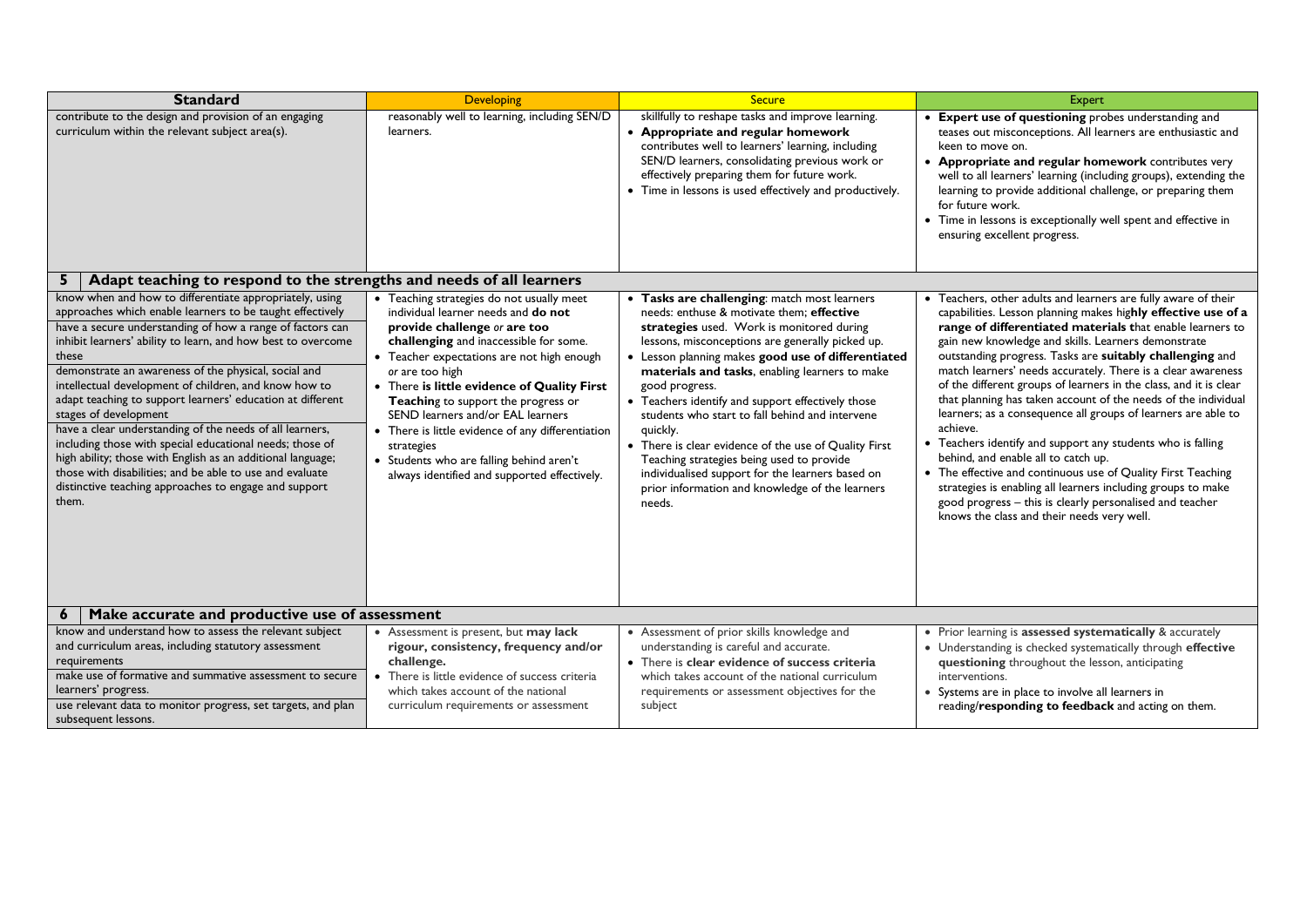| <b>Standard</b>                                                                                                                                                                                                                                                                                                                                                                                                                                                                                                                                                                                                                                                           | <b>Developing</b>                                                                                                                                                                                                                                                                                                                                                                                                                                                                                      | <b>Secure</b>                                                                                                                                                                                                                                                                                                                                                                                                                                                                                                                                                                                                                                                                                                                                                                                                                                                                           | <b>Expert</b>                                                                                                                                                                                                                                                                                                                                                                                                                                                                                                                                                                                                                                                                                                                                                                                                                                                                                                                           |  |  |  |
|---------------------------------------------------------------------------------------------------------------------------------------------------------------------------------------------------------------------------------------------------------------------------------------------------------------------------------------------------------------------------------------------------------------------------------------------------------------------------------------------------------------------------------------------------------------------------------------------------------------------------------------------------------------------------|--------------------------------------------------------------------------------------------------------------------------------------------------------------------------------------------------------------------------------------------------------------------------------------------------------------------------------------------------------------------------------------------------------------------------------------------------------------------------------------------------------|-----------------------------------------------------------------------------------------------------------------------------------------------------------------------------------------------------------------------------------------------------------------------------------------------------------------------------------------------------------------------------------------------------------------------------------------------------------------------------------------------------------------------------------------------------------------------------------------------------------------------------------------------------------------------------------------------------------------------------------------------------------------------------------------------------------------------------------------------------------------------------------------|-----------------------------------------------------------------------------------------------------------------------------------------------------------------------------------------------------------------------------------------------------------------------------------------------------------------------------------------------------------------------------------------------------------------------------------------------------------------------------------------------------------------------------------------------------------------------------------------------------------------------------------------------------------------------------------------------------------------------------------------------------------------------------------------------------------------------------------------------------------------------------------------------------------------------------------------|--|--|--|
| give learners regular feedback, both orally and through<br>accurate marking, and encourage learners to respond to<br>the feedback.                                                                                                                                                                                                                                                                                                                                                                                                                                                                                                                                        | objectives for the subject<br>• Teachers monitor learners work and pick<br>up on general misconceptions. Pace and<br>tasks are adjusted accordingly but they may<br>fluctuate in their effectiveness<br>• Learners are informed about their progress<br>but there is limited learner<br>engagement in feedback and hence<br>learners do not always act to improve<br>future work.<br>• There is little evidence of learner targets or<br>the use of learner targets in planning<br>learning activities | • Assessment is challenging: matches most<br>learners needs; enthuse & motivate: changes to tasks<br>are timely and appropriate.<br>• Detailed oral/written feedback is provided so<br>learners know how well they have done and how to<br>improve. Learners know how well they have done<br>and most can discuss how they could improve their<br>work/learning to maintain their progress. Learners<br>use feedback well and commit to improving their<br>work through action time,<br>• Learners are guided to assess their work<br>themselves against clear criteria and to set targets<br>to improve. This is usually timely or relevant.<br>• Teachers listen to, observe and question groups of<br>learners during the lesson to enable them to<br>reshape tasks and maintain effective learning<br>• Learner targets are evident and are used to plan<br>the learning activities | • Learners are confident and critical in assessing their own and<br>others' work, and to set meaningful targets for improvement.<br>• Teachers systematically and effectively check learner's<br>understanding through a range of assessment strategies,<br>including high quality questioning. Teachers are aware of<br>misconceptions and are alert to errors or a lack of<br>understanding.<br>• Learners will be clear about how well they are doing<br>and will be provided with detailed feedback and direction in<br>their work and throughout the lesson. Learners can analyse<br>how to make their own improvements. Marking and<br>feedback is high quality and there is clear evidence that<br>learners are encouraged to act on this feedback.<br>• Learner targets are directly linked to learning objectives and<br>success criteria, demonstrating a clear knowledge of learner<br>targets for both teacher and learner. |  |  |  |
| Manage behaviour effectively to ensure a good and safe learning environment                                                                                                                                                                                                                                                                                                                                                                                                                                                                                                                                                                                               |                                                                                                                                                                                                                                                                                                                                                                                                                                                                                                        |                                                                                                                                                                                                                                                                                                                                                                                                                                                                                                                                                                                                                                                                                                                                                                                                                                                                                         |                                                                                                                                                                                                                                                                                                                                                                                                                                                                                                                                                                                                                                                                                                                                                                                                                                                                                                                                         |  |  |  |
| have clear rules and routines for behaviour in classrooms.<br>and take responsibility for promoting good and courteous<br>behaviour both in classrooms and around the school, in<br>accordance with the school's behaviour policy<br>have high expectations of behaviour, and establish a<br>framework for discipline with a range of strategies, using<br>praise, sanctions and rewards consistently and fairly<br>manage classes effectively, using approaches which are<br>appropriate to learners' needs in order to involve and<br>motivate them<br>maintain good relationships with learners, exercise<br>appropriate authority, and act decisively when necessary. | • Learners do not always respond promptly<br>to teachers' direction.<br>• Major disruption to learning is uncommon,<br>but occasional low-level disruption may<br>occur. Behaviour management strategies<br>aren't applied effectively or<br>consistently<br>• Attitudes to learning are varied                                                                                                                                                                                                        | • Learners respond very well to the teacher's<br>behaviour systems and work cooperatively with<br>each other.<br>• Low level disruption is uncommon<br>• Learners are typically considerate, respectful and<br>courteous; they consistently meet teacher's<br>expectations.<br>Behaviour management strategies are<br>applied consistently well.<br>• Attitudes to learning are typically good                                                                                                                                                                                                                                                                                                                                                                                                                                                                                          | • Learners' attitudes to learning are exemplary.<br>• Learners 'make every effort' to ensure that others learn and<br>thrive in an atmosphere of respect and dignity.<br>• Very high level of engagement, courtesy, collaboration<br>and cooperation.<br>• Lesson proceeds without interruption.<br>• There is a systematic, consistently applied approach to<br>behaviour management, which make a strong contribution to<br>an exceptionally positive climate for learning.                                                                                                                                                                                                                                                                                                                                                                                                                                                           |  |  |  |
| 8                                                                                                                                                                                                                                                                                                                                                                                                                                                                                                                                                                                                                                                                         | Fulfil wider professional responsibilities                                                                                                                                                                                                                                                                                                                                                                                                                                                             |                                                                                                                                                                                                                                                                                                                                                                                                                                                                                                                                                                                                                                                                                                                                                                                                                                                                                         |                                                                                                                                                                                                                                                                                                                                                                                                                                                                                                                                                                                                                                                                                                                                                                                                                                                                                                                                         |  |  |  |
| make a positive contribution to the wider life and ethos of<br>the school<br>develop effective professional relationships with colleagues,<br>knowing how and when to draw on advice and specialist<br>support<br>deploy support staff effectively<br>take responsibility for improving teaching through<br>appropriate professional development, responding to<br>advice and feedback from colleagues<br>communicate effectively with parents with regard to<br>learners' achievements and well-being.                                                                                                                                                                   | • TAs are not well deployed in all aspects of<br>the lesson.<br>• There is limited/no communication<br>between TAs and the teacher evident<br>• There is no evidence that the teacher has<br>acted upon the areas for development from<br>the last observation/quality assurance<br>activity                                                                                                                                                                                                           | • TAs are well deployed to support learning.<br>• There is evidence that the teacher has acted upon<br>the areas for development from the last<br>observation/quality assurance activity                                                                                                                                                                                                                                                                                                                                                                                                                                                                                                                                                                                                                                                                                                | • TAs involved in planning. Good communication between<br>teacher and TA is evident.<br>• The teacher has made very good progress in addressing<br>previous areas for development and clearly values feedback<br>provided.                                                                                                                                                                                                                                                                                                                                                                                                                                                                                                                                                                                                                                                                                                              |  |  |  |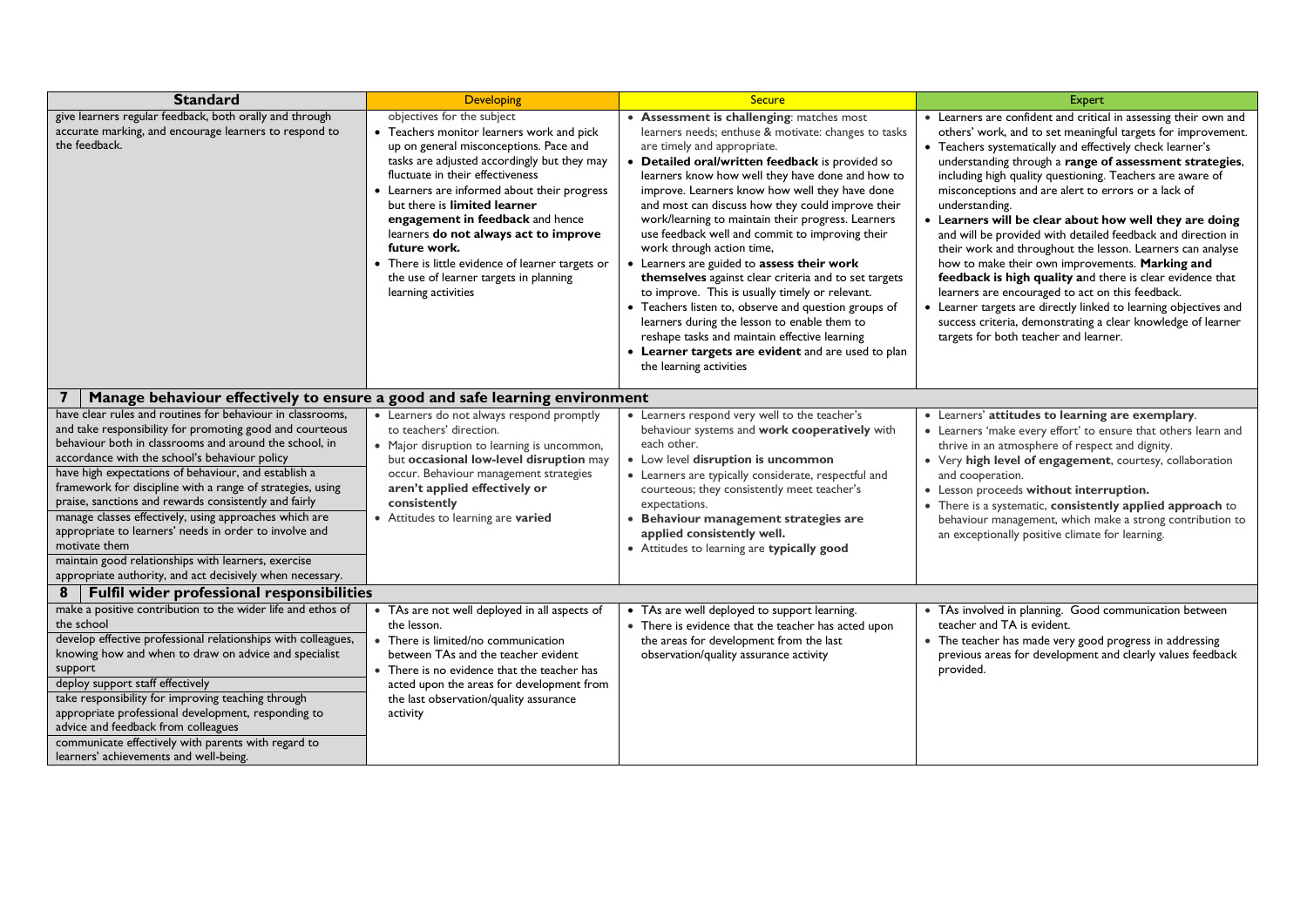

## **Appendix 3 – Work scrutiny Pro Forma**

#### **Work scrutiny: Teacher feedback**

*Work scrutiny is a tool to ensure that the standards of teaching, learning and assessment across the school lead to improved outcomes for students*.

| <b>Teacher Standard Criteria</b>                | Comment | <b>Developing</b> | <b>Secure</b> | <b>Expert</b> |
|-------------------------------------------------|---------|-------------------|---------------|---------------|
|                                                 |         |                   |               |               |
| High expectations evident in the                |         |                   |               |               |
| presentation of work.                           |         |                   |               |               |
| High expectations evident in the amount<br>2.   |         |                   |               |               |
| and quality of work.                            |         |                   |               |               |
| Progress over time is evident.<br>3.            |         |                   |               |               |
|                                                 |         |                   |               |               |
| High standards of literacy are evident by<br>4. |         |                   |               |               |
| the use of literacy marking codes.              |         |                   |               |               |
| Planning for engagement is evident. The<br>5.   |         |                   |               |               |
| teacher uses a variety of learning              |         |                   |               |               |
| activities.                                     |         |                   |               |               |
| Learning activities meet the needs of all<br>6. |         |                   |               |               |
| learners including those with SEND and          |         |                   |               |               |
| EAL.                                            |         |                   |               |               |
| Learning activities provide sufficient          |         |                   |               |               |
| challenge.                                      |         |                   |               |               |
| Assessment feedback adheres to the<br>8.        |         |                   |               |               |
| whole school feedback policy including          |         |                   |               |               |
| reference to KS3 bandings.                      |         |                   |               |               |
| There are sufficient opportunities for<br>9.    |         |                   |               |               |
| learners to reflect on their progress and       |         |                   |               |               |
| respond to feedback.                            |         |                   |               |               |